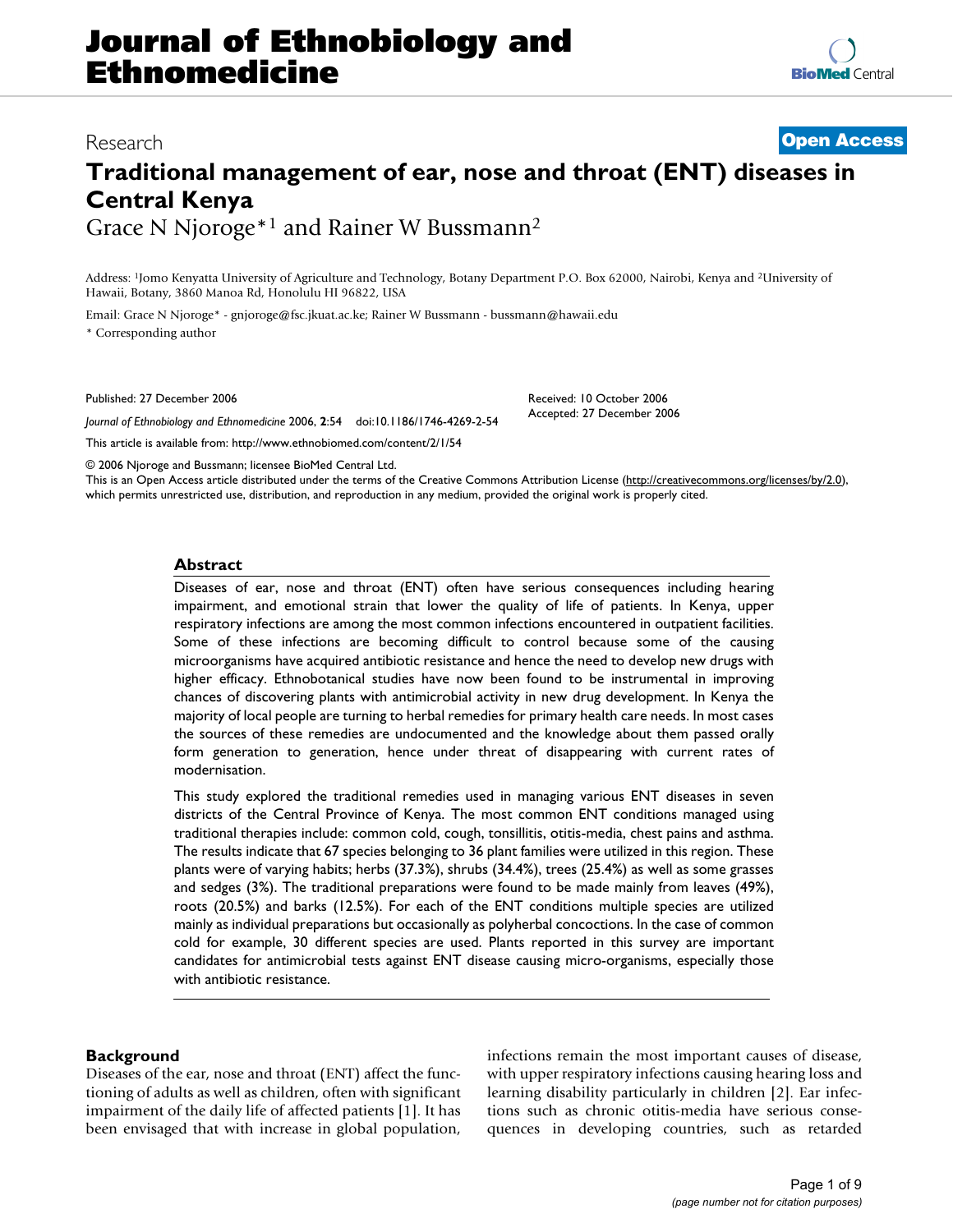language development and progress in school among children [3,4]. Otitis-media, which is now known to be the most common childhood infection, leads annually to the death of over 50,000 children under 5 years [5]. In other cases nasal conditions may be distressing, as in the case of nasal myiasis/maggots in the nose [6].

In most countries in the developing world the number of otolaryngologists is negligible, while the problem is complicated by the fact that there is no training for public health otolaryngology and other ENT-related otolaryngology personnel [2,4]. This lack of trained personnel is of particular concern in African countries because the prevalence rates of some of the ENT disease such as chronic otitis-media is as high as 65% [7]. This problem as well as increased costs of conventional medicine has caused local people in Kenya and in other developing countries to seek treatment from traditional therapies.

Diseases of the ear, nose and throat can be caused by a variety of microorganisms. Rhinoviruses are the leading cause for common cold in all age groups for example, while enteroviruses are frequently associated [8]. Acute phryngitis/nosilitis is mainly associated with respiratory viruses, although bacteria, especially *Streptococus* spp. are found in some patients [9]. It has been shown that the nose is the main ecological niche where some of the drug resistant microorganisms like *Staphylococcus aureus* reside [10]. Although acute otitis-media is caused by bacteria the leading one being *Streptococcus pneumoniae* [11], viral infection are a predisposing factor for its development [8,12]. In communities that use antibiotics, *Streptococcus pneumoniae* rapidly acquire antibiotics resistance, often complicating this disease burden [11].

Tuberculosis is regarded as the oldest disease in man, affecting almost every organ of the body and causing about 2 million deaths annually [13]. Cases of tuberculosis are on the increase globally, with HIV/AIDS leading to re-emergence of extra pulmonary presentations [14]. While initial tuberculosis infections occur in the lungs, forms that occur for example in tonsils and the ear are now known to occur particularly in regions such as Africa where the disease is endemic [15].

Although antibiotics have contributed to the control of ENT infections, their over-use and misuse is now seen to cause an increase in antibiotic resistance [16]. Some of the chronic sinus ENT diseases resistant to current antibiotics include chronic middle ear infections, chronic sinus diseases, chronic coughs and recurrent pharyngo-tonsillitis [17]. Air pollution has been on the increase and is now known to directly affect the nose and the larynx causing inflammation, irritations and eventually infection. Even the ear is affected when the pollutants enter the mucosa of the tuba, causing impairment of the middle ear [18]. With increasing resistance of microorganisms associated with ENT infections and increasing environmental pollution, alternative sources for new drugs are necessary. These might be obtained from plants used in traditional medicines to control or treat these diseases. People in Kenya are now turning to the use of traditional herbal medicines so as to meet their primary healthcare needs [19].

In Kenya diseases of the respiratory tract are among the most common illnesses in outpatient clinics [20]. These diseases, combined with malaria, account for half the diseases reported in outpatient facilities [21]. Since some of the ENT disease causing microorganisms have become resistant to current antibiotics, there is need to investigate means of developing new, efficacious drugs.

Studies have now shown that ethobotanically-derived phytochemicals have greater activity than compounds derived from random screening and therefore a greater potential for products developed [22,23]. One study for example, has shown that 86% of plants species reported in Samoan pharmaceutical ethnopharmacopoeia showed pharmacological activity [24]. Further, many drugs in clinical use today were discovered from the way plants were used in traditional communities. Examples include quinine which, was discovered from the way traditional communities in S. America especially Peru, Columbia and Bolivia used plant species of the genus *Cinchona* in managing fevers [25]. Digitoxin on the other hand is a popular heart tonic obtained from *Digitalis purpurea*, a plant that was in use as heart tonic in traditional communities in Europe. Taxol is a modern therapy for ovarian cancer obtained from *Taxus brevifolia* which was a traditional medicinal plant in British Columbia [26].

This study investigated the diversity of traditional medicines used for the management of ear, nose and throat infections among the Kikuyus in Central Kenya with the aim of documenting plants that have potential for production of improved traditional medicines from local resources, as well as plants to be targeted for antimicrobial activity against microorganisms that cause ear, nose and throat infections especially those known to have developed antibiotic resistance.

## **Materials and methods**

The Central Province of Kenya covers the area around Mount Kenya, where most of the Kikuyus live. The total population is estimated at 3,724,159 inhabitants in an area of 13,191 Km2. The Kikuyus are the largest single ethnic group in Kenya and account for 21% of the country's population [27].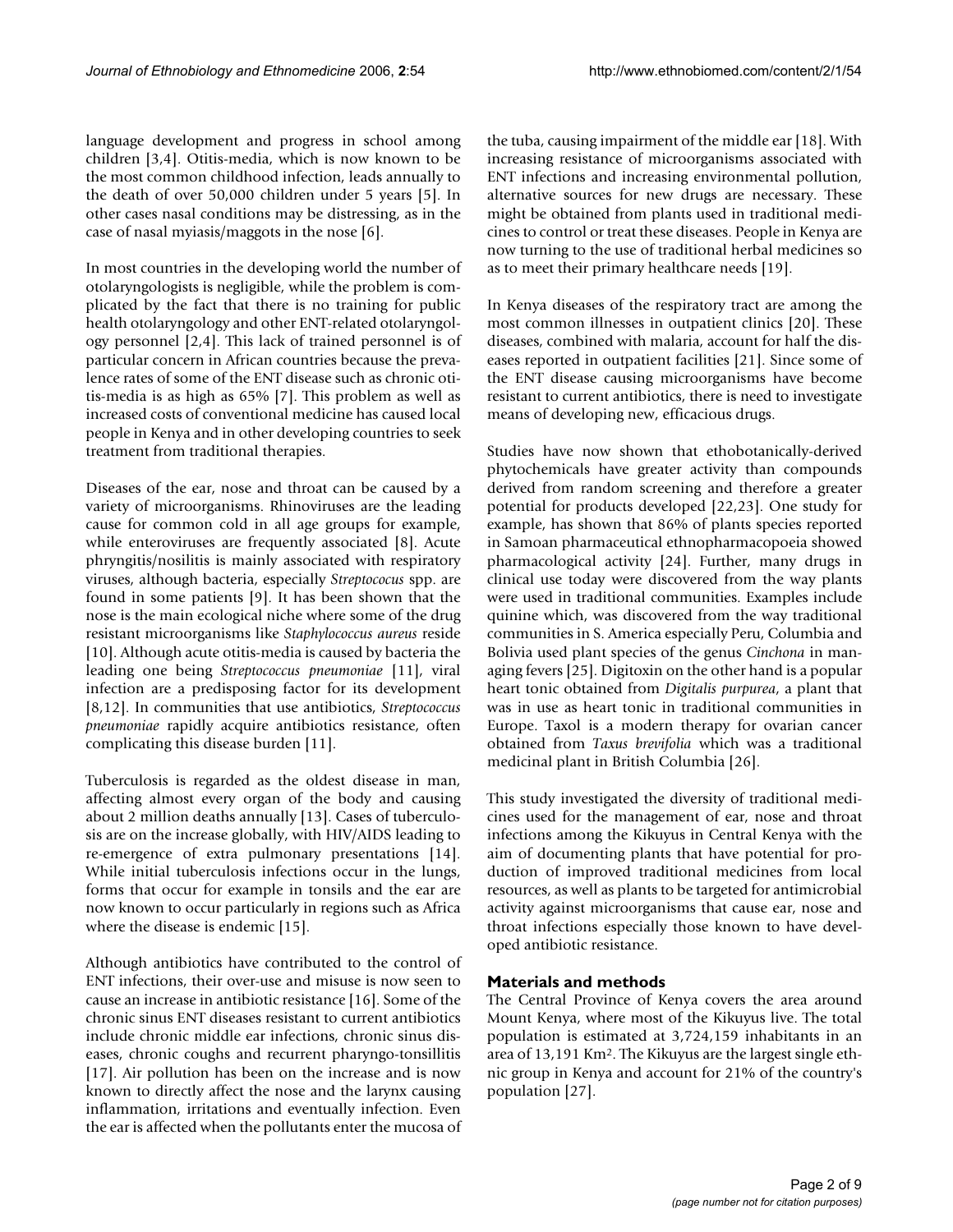This study was part of a larger ethnobotanical survey involving over one hundred respondents, carried out for three years (2001–2004) among the Kikuyus of Central Kenya, comprising seven districts: Thika, Murang'a, Kiambu, Maragwa, Nyandarua, Kirinyaga and Nyeri (Figure 1). This study focuses on results from 64 respondents who used traditional therapies in management of ENT conditions for self medication or in treating others. Initial contacts were made with research assistants in all the districts to explain the aim of the research. These assistants were local people who knew the kikuyu language well, had lived in the area long enough and were familiar with the local people. Prior informed consent was sought with the respondents who were randomly selected in each area.

During the surveys semi-structured questionnaires were used to carry out the interviews, which targeted common ear, nose and throat infections known to the respondents, plant species used, parts used, methods of preparations as well as administration of the drugs. In some cases interviewees were accompanied in their plant collecting duties and observations made of the plants being collected. Where the respondents were uncomfortable with the questionnaires, discussions and informal interviews were employed and in the process information on traditional management of ENT infections obtained. During discussions, information on combination therapy or poly herbal management of ENT conditions were noted and recorded. Any use of none plant remedies for management of ENT infections were recorded.

Plants said to be useful in managing various ENT ailments during the interviews were visually identified in the field by the respondents. Voucher specimens were collected in duplicates using standard taxonomic procedures particularly recording important features for identification in the herbarium. Each specimen included vital parts such as leaves, stems, flowers, and fruits where available. For small herbaceous plants, whole plants were usually collected. For every specimen collected the vernacular names were also recorded. The specimens were dried in the herbarium and then mounted on sheets.

The collected plant material was identified at the Jomo Kenyatta University Herbarium, using the relevant local floras and other taxonomic literature [28-30]. Assistance in identification was sought from an experienced botanist (Mr Simon Mathenge) of the University of Nairobi Herbarium. The collections at Nairobi University Herbarium as well as Jomo Kenyatta University Herbarium were used to make comparisons with the identified specimens. To systematically collect data on management of ENT diseases in this region, questionnaires, semi-structured interviews, informal interviews and discussions with resource people were applied. Interviews were also supplemented

by participant observations and consistent field walks to identify the medicinal plants cited and collect ethnotherapeautic specimens.

# **Results and discussion**

This study found 67 species in 36 plant families as useful in management of ENT conditions in Central Kenya (Table 1) Of these, 24 species were cited three or more times during the field surveys. Some of the species with high frequency of mention included *Eucalyptus saligna*, *Lippia javanica* and *Ocimum gratissimum* (Figure 2). The highest proportion of species used was herbs (37.3%), followed by shrubs (34.3%) and trees (25.4%). Sedges and grasses on the other hand comprised of 3% of the species used in ENT infections management in this region. Whiles one species would have different parts used; this study shows that most of the drug preparations were obtained from leaves (49%) and reasonable amounts from barks (12.5%) and roots (20.5%). Harvesting plant medicines from barks is known to be the most destructive method of harvesting particularly because debarked trees rarely survive [31]. The trees and shrubs from which ENT concoctions are obtained from barks and roots are likely to be in danger of over-exploitation and their conservation status need further investigation.

The most cited ENT disease managed through traditional therapies was found to be the common cold (Figure 3). This condition which has several Kikuyu names (*ikhuti, homa, njoma*) is managed usually by use of individual species which are mainly boiled and administered by inhalation or leaves crushed and directly inhaled. In a few cases polyherbal preparations were noted especially the mixture of leaves of *Ocimum bacilicum, O. gratissimum* and *lippia javanica* which are boiled together and inhaled while the patient is covered with a thick piece of cloth such as a blanket.

Some studies have shown that viruses are associated with about two-thirds of the cases of common cold among children, while bacteria have been associated with about 4% of the cases. Among these viruses the leading ones are Rhinoviruses which cause common cold in all age groups but enteroviruses are also associated [8]. In the study area, about 30 plant species were found to be utilized for management of common cold. Extracts from these plants need to be a priority in testing for antimicrobial activity for further development of local drugs useful in management of colds.

The current study revealed that 13 plant species were used in managing Otitis media (*Njika/b*ũ*ra*, in Kikuyu) in Central Kenya (Table 1). Extracts from these plants need to be tested for their activity against some of these bacteria but also against viruses because viruses are known to be a pre-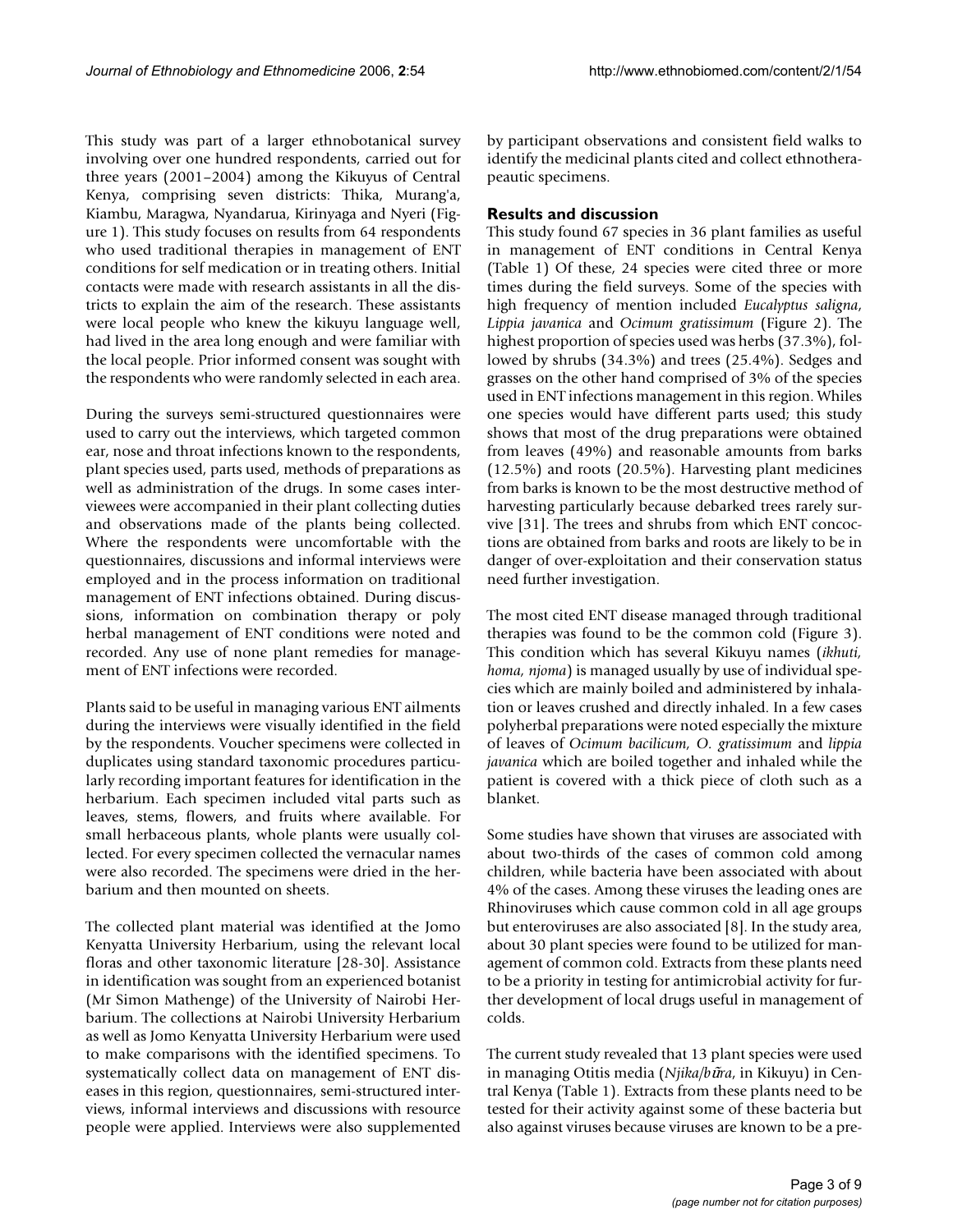

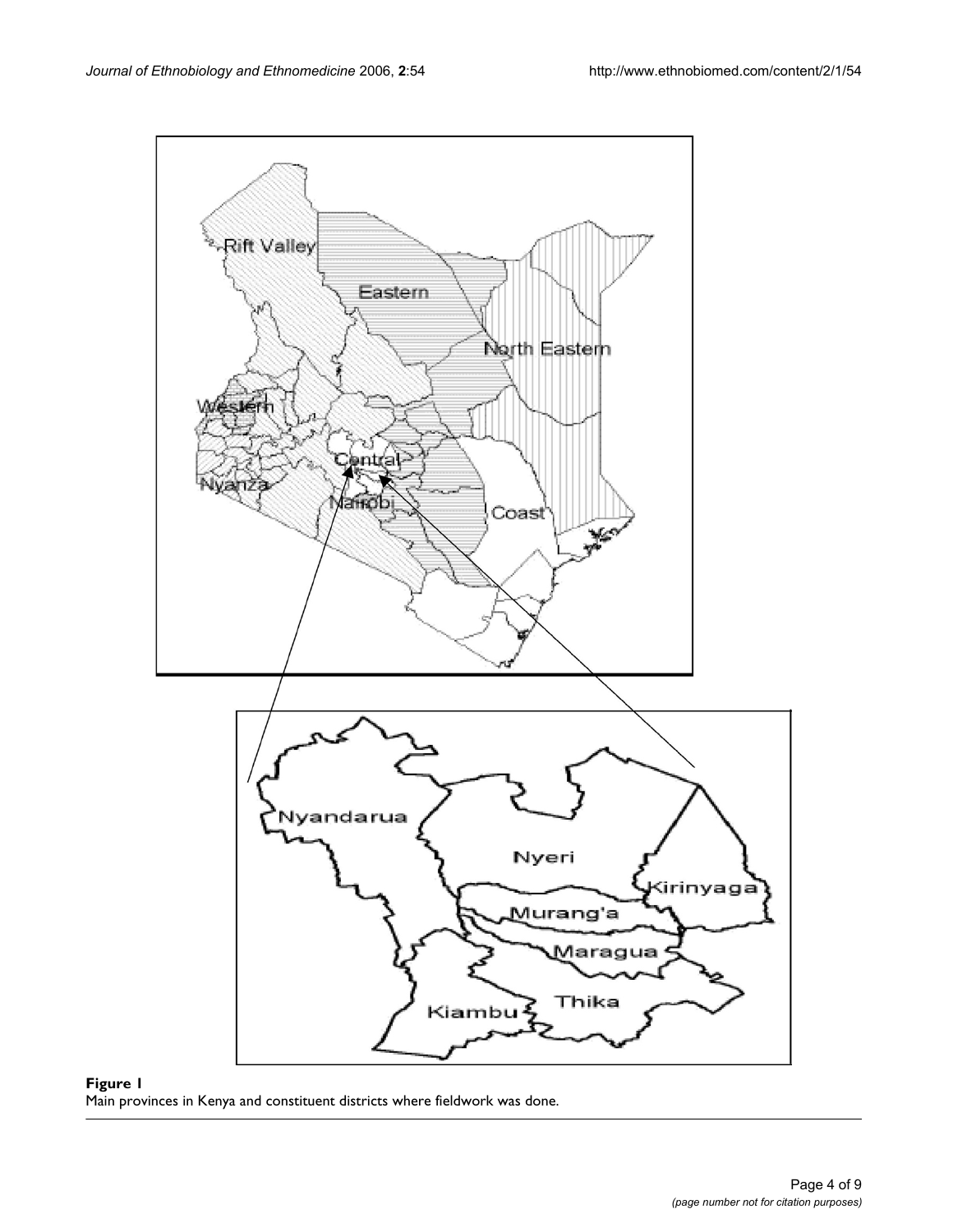| <b>Species name</b>                           | <b>Family</b>   | Kikuyu name            | <b>Disease</b> | <b>Part used</b> | Method of drug<br>preparation                | <b>Method of drug</b><br>administration |
|-----------------------------------------------|-----------------|------------------------|----------------|------------------|----------------------------------------------|-----------------------------------------|
| Acacia mellifera (Vahl)<br>Benth.             | Mimosaceae      | Mûthigira              | <b>WC</b>      | <b>Bark</b>      |                                              | Chewing                                 |
| Acacia mellifera (Vahl)<br>Benth.             | Mimosaceae      | Mûthigira              | Cg             | Bark             | Crushing                                     | Chewing                                 |
| Ajuga remota Benth                            | Lamiaceae       | Wanjirû wa rûriî       | CC             | Leaves           | <b>Boiling</b>                               | Orally                                  |
| Ajuga remota Benth.                           | Lamiaceae       | Wanjirû wa rûriî       | Cg             | Leaves           | <b>Boiling</b>                               | Orally                                  |
| Asparagus setaceus (Kunth)<br>Jessop          | Asparagaceae    | Karûrûra               | Cg             | Leaves           | Crushing/pounding                            | Chewing                                 |
| Aspilia pluriseta Schweinf.                   | Asteraceae      | Muutî                  | Cg             | Bark             | Crushing                                     | Chewing                                 |
| Aspilia pluriseta Schweinf.                   | Asteraceae      | Muutî                  | OM             | Sap              | Squeezed from stems                          | Directly installed                      |
| Bidens pilosa L.                              | Asteraceae      | Mûcege                 | NB             | Leaves           | <b>Boiling</b>                               | Orally                                  |
| Caesalpinia volkensii Harms                   | Caesalpiniaceae | Mûbûthî                | CС             | Roots            | Crushing to release                          | Topically by rubbing                    |
|                                               |                 |                        |                |                  | sap                                          | nasal region                            |
| Carissa edulis Forssk.                        | Apocynaceae     | Mûkawa                 | As             | Roots Leaves     | Boil                                         | Orally                                  |
| Carissa edulis Forssk.                        | Apocynaceae     | Mûkawa                 | CP             | Roots            | Boiling Soup added                           | Orally                                  |
| Carissa edulis Forssk.                        | Apocynaceae     | Mûkawa                 | CC             | Roots            | <b>Boiling</b>                               | Orally                                  |
|                                               | Rutaceae        | Ndimu                  | As             | Fruit            |                                              |                                         |
| Citrus aurantiifolia<br>(Christm.) Swingle    |                 |                        |                |                  | <b>Boiling</b>                               | Orally                                  |
| Citrus aurantiifolia<br>(Christm.) Swingle    | Rutaceae        | Ndimû                  | CC             | Fruit            | <b>Boiling</b>                               | Orally                                  |
| Clematis brachiata Thunb.                     | Ranunculaceae   | Mûgaya ng'ûndu         | CC             | Leaves           | Boiling to release<br>steam                  | Inhalation of steam                     |
| Clutia abyssinica Jaub. &<br>Spach            | Euphorbiaceae   | Mûthimambûri           | To             | Leaves           | <b>Boiling</b>                               | Orally                                  |
| Coffea arabica L.                             | Rubiaceae       | Kahûa/Mûhûa            | Cg             | Root             | <b>Boiling</b>                               | Orally                                  |
| Colocasia antiquorum Schutt                   | Araceae         | Kîrûtû                 | OM             | Sap              | Direct                                       | Directly installed                      |
| Combretum collinum Fres.                      | Combretaceae    | Mûranjîkî              | <b>OM</b>      | Leaves           | Sap extracted                                | Directly installed                      |
| Crinum macawanii Bak.                         | Liliaceae       | Gûtûngûrû kîa ngoma    | As             | Tuber            | <b>Boiling</b>                               | Topically                               |
| Crinum macawanii Bak.                         | Liliaceae       | Gîtoka                 | OM.            | Leaves           | Heated, sap squeeze                          | Directly installed                      |
| Crinum macawanii Bak.                         | Liliaceae       | Gîtûngûrû kîa ngoma    | То             | <b>Bulb</b>      | Crushing                                     | Massage                                 |
| Crotalaria agatiflora                         | Papilionaceae   | Mûcingiri wa ngambainî | OM             | Leaves           | Crushing, some water                         | Directly installed                      |
| Schweinf.                                     |                 | Mûkindûri              |                |                  | added                                        |                                         |
| Croton megalocarpus Hutch.                    | Euphorbiaceae   |                        | Cg             | Bark             | Pounding                                     | Chewing                                 |
| Croton megalocarpus Hutch.                    | Euphorbiaceae   | Mûkindûri              | То             | Roots            | Pounded                                      | Chewing                                 |
| Cuscuta kilimanjari Oliv.                     | Convolvulaceae  | Thîna                  | OM.            | Sap              | Collected from stems                         | Directly installed                      |
| Cussonia holstii Engl.                        | Araliaceae      | Mûruruku               | Cg             | <b>Bark</b>      | Pounding                                     | Chewing                                 |
| Dalbergia lactea Vatke                        | Papilionaceae   | Mwaritha               | As             | Wet leaves       | Crushed to release<br>sap                    | Topically                               |
| Datura stramonium L.                          | Solanaceae      | Ndatura                | То             | Stems            | Crushing                                     | Massage                                 |
| Dombeya burgessiniae<br>Gerrard               | Sterculiaceae   | Mûkeû                  | Cg             | Bark             | Pounding                                     | Chewing                                 |
| Englerina woodfordioides<br>(Schweinf.) Balle | Loranthaceae    | Kîeha                  | CC             | Whole            | <b>Boiling</b>                               | Orally                                  |
| Erythrina abyssinica DC.                      | Papilionaceae   | Mûhûtî                 | Cg             | Bark             | Boiling                                      | Orally                                  |
| Erythrina abyssinica DC.                      | Papilionaceae   | Mûhûtî                 | NB             | Bark             | Boiling                                      | Orally                                  |
| Eucalyptus saligna Smith                      | Myrtaceae       | Mûbaû                  | CC             | Leaves           | <b>Boiling</b>                               | Inhalation of steam                     |
| Euphorbia joyae Bally & S.                    | Euphorbiaceae   | Kariaria               | То             | Stem             | <b>Boiling</b>                               | Orally                                  |
| Carter                                        |                 |                        |                |                  |                                              |                                         |
| Juniperus procera Engl.                       | Cupressaceae    | Mûtarakwa              | CC             | Bark             | <b>Boiling</b>                               | Orally                                  |
| Kigelia africana (Lam.)<br>Benth.             | Bignoniaceae    | Mûratina wa thûkûrîi   | CC             | Rhizome          | <b>Boiling</b>                               | Orally                                  |
| Kyllinga bulbosa P. Beau.                     | Cyperaceae      | Ngothe                 | OM             | <b>Bulb</b>      | Bulb crushed to<br>release sap               | Directly installed                      |
| Kyllinga bulbosa P. Beau.                     | Cyperaceae      | Nyeki/Kîgombe          | To             | Leaves           | Crushing                                     | Chewing                                 |
| Lactuca inermis Forssk.                       | Asteraceae      | Mûthûnga               | To             | Leaves           | Dry leaves in shade<br>and soak in hot water | Orally                                  |
| Lantana camara L.                             | Verbenaceae     | Rûîthiki               | CC             | Leaves           | Crushing of wet<br>leaves                    | Inhalation                              |
| Lantana camara L.                             | Verbenaceae     | Mûkenia                | OM             | Leaves           | Crushing                                     | Directly installed                      |

#### **Table 1: Diversity of plant species and methods used in management of ENT diseases in Central Kenya**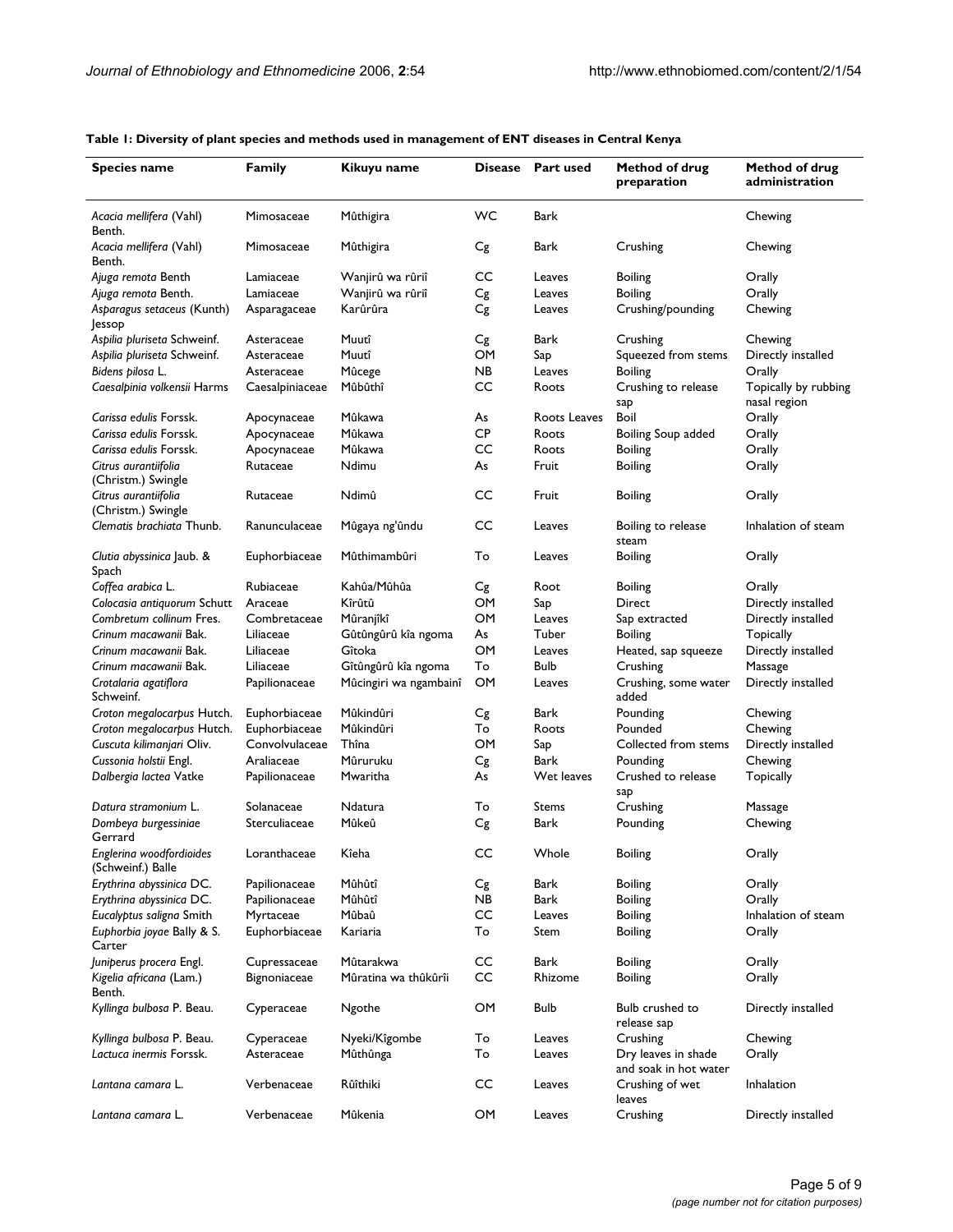| Lippia javanica (Burm.f.)<br>Spreng.             | Verbenaceae     | Mûthirîti    | $\overline{cc}$ | Leaves              | Crushing, steeped in<br>hot water or milk           | Orally             |
|--------------------------------------------------|-----------------|--------------|-----------------|---------------------|-----------------------------------------------------|--------------------|
| Mangifera indica L.                              | Anacardiaceae   | Mwîembe      | As              | Leaves              | Boil                                                | Orally             |
| Maytenus senegalensis                            | Celastraceae    | Mûthuthi     | То              | Sap                 | Squeezed from stems                                 | Topically          |
| (Lam.) Exell                                     |                 |              |                 |                     |                                                     |                    |
| Melia azadirachta L.                             | Meliaceae       | Mûarubaine   | To              | Leaves              | <b>Boiling</b>                                      | Orally             |
| Melia azadirachta L.                             | Meliaceae       | Mwarumbaine  | CC              | Leaves              | <b>Boiling</b>                                      | Orally             |
| Momordica foetida<br>Schumach.                   | Cucurbitaceae   | Karera       | То              | Leaves              | Crushing                                            | Chewing            |
| Ocimum basilicum L.                              | Lamiaceae       | Mûtaa        | CC              | Leaves              | Crushed/Ground.                                     | Orally             |
|                                                  |                 |              |                 |                     | steeped in hot water<br>or milk                     |                    |
| Ocimum gratissimum L.                            | Lamiaceae       | Mûkandu      | OM              | Leaves              | Crushed                                             | Directly installed |
| Ocotea usambarensis Engl.                        | Lauraceae       | Mûthaitî     | CP              | Bark                | <b>Boiling</b>                                      | Orally             |
| Ocotea usambarensis Engl.                        |                 | Mûthaitî     |                 | Bark                | <b>Boiling</b>                                      | Orally             |
|                                                  | Lauraceae       |              | Cg              |                     |                                                     |                    |
| Osyris lanceolata Hocst &<br>Stendel.            | Santalaceae     | Mûthaithi    | N/T             | Leaves              | <b>Boiling</b>                                      | Orally             |
| Physalis peruviana L.                            | Solanaceae      | Mûnathi      | As              | leaves              | <b>Boiling</b>                                      | Orally             |
| Piliostigma thonnigii<br>(Schumach.) Milne-Redh. | Papilionaceae   | Mûkûra-ûtukû | Cg              | Inner bark          | Pounding                                            | Chewing            |
| Piper capense L.                                 | Piperaceae      | Mûrûngû      | CС              | Leaves              | <b>Boiling</b>                                      | Orally             |
| Pistacia aethiopica Kokwaro                      | Anacardiaceae   | Mûheheti     | CC              | Leaves              | <b>Boiling</b>                                      |                    |
|                                                  |                 |              |                 |                     |                                                     | Orally             |
| Plectranthus comosus Sims                        | Lamiaceae       | Maigoya      | OM              | Leaves              | Crushing                                            | Directly installed |
| Psidium guajava L.                               | Myrtaceae       | Mûbera       | As              | Leaves Dry          | Boiling                                             | Orally             |
| Psidium guajava L.                               | Myrtaceae       | Mûbera       | CC              | Leaves              | <b>Boiling</b>                                      | Orally             |
| Pterolobium stellatum                            | Caesalpiniaceae | Mûtandambogo | CС              | Roots               | <b>Boiling</b>                                      | Orally             |
| (Forssk.) Brenan                                 | Rhamnaceae      |              | <b>CP</b>       |                     |                                                     |                    |
| Rhamnus prinoides L'Herit                        |                 | Mûkarakinga  |                 | Roots               | Boiling Soup added                                  | Orally             |
| Rhamnus prinoides L'Herit                        | Rhamnaceae      | Mûkarakinga  | CC              | Leaves              | <b>Boiling</b>                                      | Orally             |
| Rhamnus prinoides L'Herit                        | Rhamnaceae      | Mûkarakinga  | To              | Roots/Stem          | <b>Boiling</b>                                      | Orally             |
| Ricinus communis L.                              | Euphorbiaceae   | Mûbarîki     | $C_g$           | Seeds               | Grinding the seeds<br>and cooking the fatty<br>part | Orally             |
| Rubus apetalus Poir                              | Rosaceae        | Mûtare       | To              | Fruit and<br>leaves | <b>Boiling</b>                                      | Orally             |
| Sarcostemma viminale (L.)<br>R. Br.              | Euphorbiaceae   | Ndarû        | OM              | Stem                | Heated, Sap squeezed                                | Directly installed |
| Schkuhria pinnata (Lam.)<br>Thell.               | Asteraceae      | Gakuinini    | CС              | Leaves              | <b>Boiling</b>                                      | Orally             |
| Schkuhria pinnata (Lam.)<br>Thell.               | Asteraceae      | Gakuinini    | Cg              | Roots/Leaves        | <b>Boiling</b>                                      | Orally             |
| Senna didymobotrya                               | Caesalpiniaceae | Mwenû        | To              | Leaves              | <b>Boiling</b>                                      | Orally             |
| (Fresen.) Irwin & Barneby                        |                 |              |                 |                     |                                                     |                    |
| Solanum aculeastrum Dunal                        | Solanaceae      | Gîtûra       | То              | Root                | <b>Boiling</b>                                      | Orally             |
| Solanum anguivi Lam.                             | Solanaceae      | Gatongu      | OM              | Fruits              | Juice squeezed                                      | Directly installed |
| Sonchus oleraceus L.                             | Asteraceae      | Mahiû        | <b>CP</b>       | Roots               | Boiling Soup added                                  | Orally             |
| Sonchus oleraceus L.                             | Asteraceae      | Mahiû        | То              | Roots               | <b>Boiling</b>                                      | Orally             |
| Sphilanthes mauritiania<br>(Pers.) DC.           | Asteraceae      | Gatharaita   | CC              | <b>Flowers</b>      | Crushing                                            | Chewing            |
| Sporobolus pyramidalis P.<br>Beauv.              | Poaceae         | Kagutu       | Cg              | Root                | <b>Boiling</b>                                      | Orally             |
| Tagetes minuta L.                                | Asteraceae      | Mûbangi      | As              | Leaves              | <b>Boiling</b>                                      | Orally             |
| Tithonia diversifolia (Hemsl.)<br>A. Gray        | Asteraceae      | Marûrû       | CC              | Leaves              | <b>Boiling</b>                                      | Orally             |
| Tithonia diversifolia (Hemsl.)                   | Asteraceae      | Marûrû       | Cg              | Leaves/Roots        | <b>Boiling</b>                                      | Orally             |
| A. Gray<br>Toddalia asiatica (L.) Lam.           | Rutaceae        | Mûrûrûwe     | CC              | Roots               | <b>Boiling</b>                                      | Orally             |
| Toddalia asiatica (L.) Lam.                      | Rutaceae        | Mûrûrûwe     | CC              | Roots               | <b>Boiling</b>                                      | Inhalation         |
|                                                  |                 |              |                 |                     |                                                     |                    |
| Toddalia asiatica (L.) Lam.                      | Rutaceae        | Mûrûrûwe     | Cg              | Leaves              | <b>Boiling</b>                                      | Orally             |
| Urtica massaica Mildbr.                          | Urticaceae      | Thabai       | CC              | Leaves              | <b>Boiling</b>                                      | Orally             |
| Vernonia lasiopus O.Hoffm.                       | Asteraceae      | Mûchatha     | CC              | Leaves              | <b>Boiling</b>                                      | Orally             |
| Vernonia lasiopus O.Hoffm.                       | Asteraceae      | Mûchatha     | OM              | <b>Flowers</b>      | Sap squeezed                                        | Directly installed |
| Warburgia ugandensis                             | Canellaceae     | Mûthîga      | CC              | Bark and            | <b>Boiling</b>                                      | Orally             |
| Sprague                                          |                 |              |                 | leaves              |                                                     |                    |

|  | Table 1: Diversity of plant species and methods used in management of ENT diseases in Central Kenya (Continued) |  |  |
|--|-----------------------------------------------------------------------------------------------------------------|--|--|
|--|-----------------------------------------------------------------------------------------------------------------|--|--|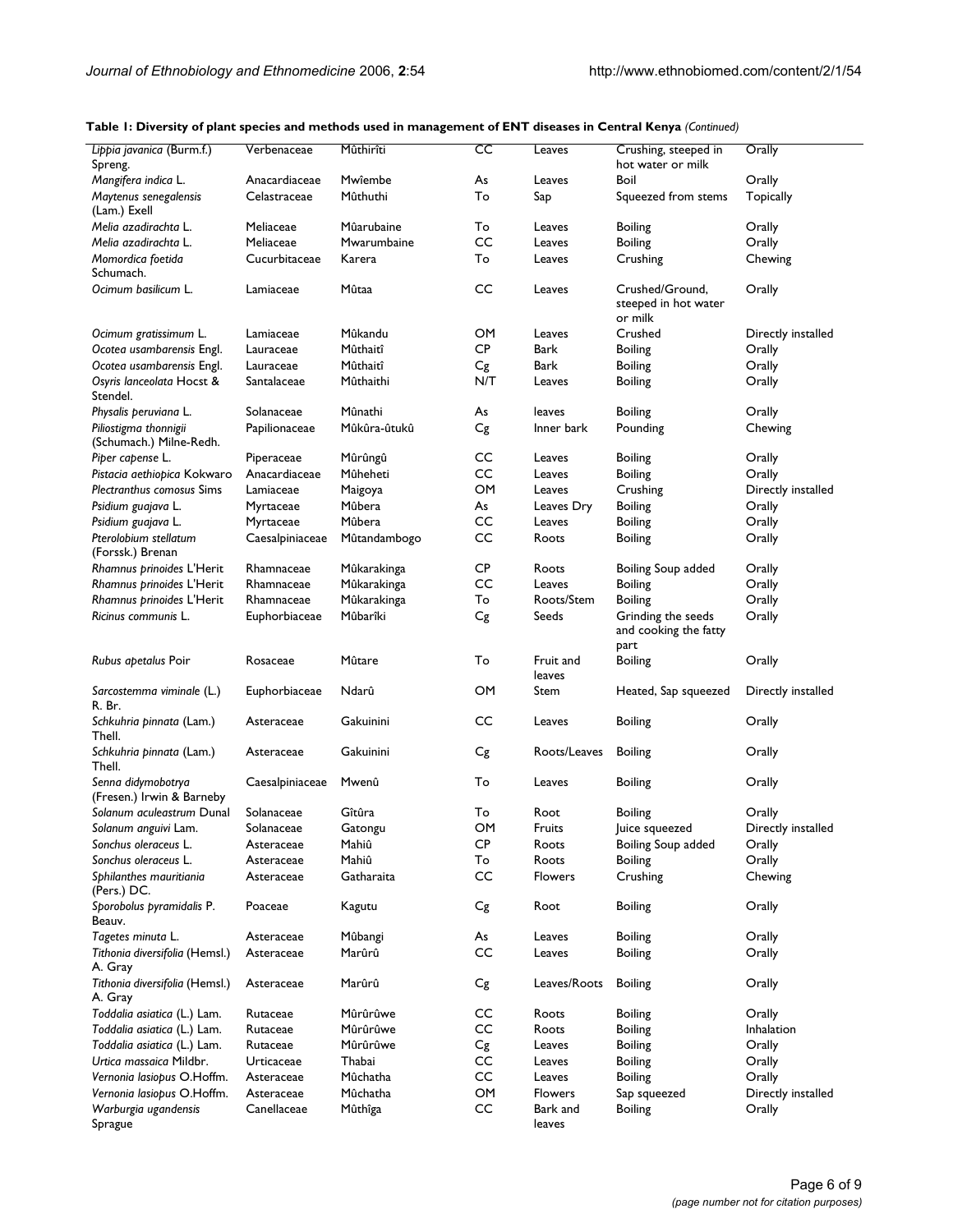| Withania somnifera (L.)      | Solanaceae    | Mûrumbae  | As | Roots  | <b>Boiling</b> | Orally |
|------------------------------|---------------|-----------|----|--------|----------------|--------|
| Dunal                        |               |           |    |        |                |        |
| Withania somnifera (L.)      | Solanaceae    | Mûrumbae  | CС | Leaves | <b>Boiling</b> | Orally |
| Dunal                        |               |           |    |        |                |        |
| Zanthoxyllum usambarensis    | Rutaceae      | Mwikunya  | CC | Leaves | <b>Boiling</b> | Orally |
| (Engl.) Kokwaro              |               |           |    |        |                |        |
| Zehneria scabra (L.f.) Sond. | Cucurbitaceae | Rwegethia | CC | Leaves | <b>Boiling</b> | Orally |
|                              |               |           |    |        |                |        |
|                              |               |           |    |        |                |        |

**Table 1: Diversity of plant species and methods used in management of ENT diseases in Central Kenya** *(Continued)*

Kikuyu names in brackets

As = Asthma (Githûri kinene, Acima, Gîkorora kia ngûkû)

CC = Common cold (Homa, Kihuti) Cg = Cough (Ruhaya, Gîkorora) CP = Chest Pains (Githûri) NB = Nose bleeding N/T = Neck/throat (Ngingo)

OM = Otitis media (Njika, bûra)

To = Tonsil (Ngaû)

WC = Wooping cough (Gîkoroa thakame)

disposing factor for the development of acute otitis-media [11]. Lubricants from the industries and fat from chicken were also found to be installed into affected ears as a means of managing this condition. Further in some cases the queen stage of the termites were also found to be crushed and the resulting mixture installed in the affected ear(s). In a few cases the tail of the chameleon (alive) is also installed briefly into the affected ear(s). It is not clear whether this has any therapeutic value, but it is worth further investigation.

Otitis-media is known to be the most common bacterial infection especially among children. Sometimes it has severe complications, which have high economic impacts [11]. Studies in Kenya show that this disease causes sensori-neural hearing impairment among pre-school children, in addition to other complications [4]. On a global scale otitis-media is a major indication for antibiotic use with the consequence that some of the microorganisms associated with this condition have acquired antibiotic resistance as in the case of *Pneumoccoci*, *Staphylococcus aureus*, Hemophilus *influenzae* among others [2,10,11]. The traditional therapies cited in this study need to be screened to authenticate their use in managing this condition.

Sixteen plant species were used in managing tonsillitis in Central Kenya. In some of the cases the plant extracts were applied externally as in the case of the sap from *Datura stramonium* stems and bulb of *Crinum macawanii*. These plants are known to have analgesic properties [25] but their antimicrobial activity and those of the species that are either boiled or chewed need to be established. Respiratory viruses such as Adenoviruses, Epstein-Barr viruses,



#### Figure 2 Frequency of plant species used in managing ENT diseases in Central Kenya.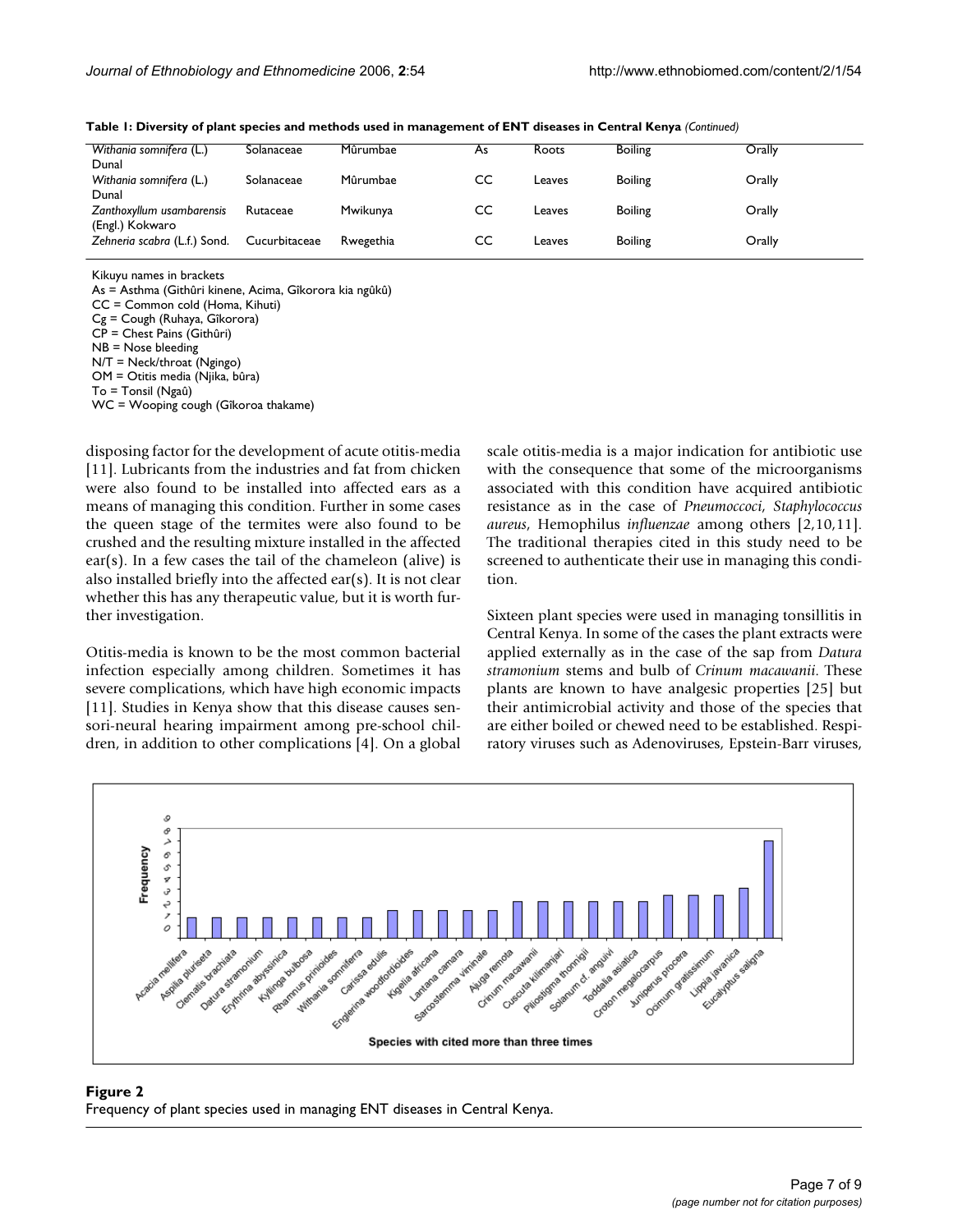

#### Figure 3

Frequency of ENT diseases managed by traditional herbal preparations.

influenza viruses and enteroviruses as well as bacteria are responsible for acute tonsillitis. Some of these for example, hemolytic *Streptococci* have already developed antibiotic resistance [8]. These microorganisms among others need to be the key targets for antimicrobial tests.

Asthma was one of the ENT allergic conditions traditionally managed using plant extracts in Central Kenya. The plants used in this case may be important sources of antiallergic preparations, which warrant further study.

### **Conclusion**

This study revealed that the commonest ENT diseases managed through traditional therapies were common cold, Otitis media, cough, tonsillitis, asthma and chest pains. This research further revealed that 67 plant species are used in management of ENT infections in Central Kenya, while 24 of these species are mentioned three or more times during the field survey. There are also some none plant remedies such as fat, oils and animal parts cited in this study.

These remedies form an important database for bioassay guided identification and purification of important therapeutic compounds, antimicrobial trials on their efficacy and further development of improved traditional medicines or other new drugs for management of ENT infections. In the case of polyherbal preparations, their synergistic effects need further investigation. The study also reveals plants whose medicines are obtained in destructive manner and hence these species may need their conservation status to be investigated.

Since ethobotanically-derived phytochemicals have greater activity than compounds derived from random screening and therefore a greater potential for new drug products developed, it is expected that the results of this study will lead to pharmacological investigations with the plants showing reasonable antimicrobial activity.

#### **Acknowledgements**

The authors acknowledge financial support of BIOTA East Africa during the fieldwork. Technical support in identifying of plant specimens by Mr Simeon Mathenge of Nairobi University Herbarium is here acknowledged. We also thank all those people of Central Kenya who shared their information during the fieldwork surveys.

### **References**

- 1. Witsell DL, Dolor RJ, Bolte JM, Stinnet SS: **Exploring healthrelated quality of life in patients with diseases of the ear, nose and throat: A multicenter observation study.** *Otolaryngology – Head and neck Surgery* 2001, **125(4):**.
- 2. Alberti PW: **Pediatric ear, nose, and throat services' demands and resources: a global perspective.** *International Journal of Pediatrics Otorhinolaryngology* 1999, **44(Suppl 1):**1-9.
- 3. WHO: *Conquering suffering, Enriching humanity* Wolrd Health Organization report, WHO, Geneva; 1997.
- 4. Newton EV, Macharia I, Mugwe P, Ototo B, Kan SW: **Evaluation of the use of a questionnaire to detect hearing loss in Kenyan pre-school children.** *International Journal of Paediatric Otorhinolaryngology* 2001, **57:**229-234.
- 5. Rovers MM, de Kok IMCM, Schilder AGM: **Risk factors for otitis media: An international perspective.** *International Journal of Paediatric Otorhinolaryngology* 2006, **70:**1251-1256.
- 6. Kuruvilla G, Albert RRA, Anand J, Ranjith VT, Selvakumar P: **Pneumocephalus: a rare complication of nasal myiasis.** *American Journal of Otolaryngology – Head and Neck Medicine and Surgery* 2006, **27:**133-135.
- 7. WHO/PDH: *Prevention of hearing impairment from chronic Otitis media* Report of WHO/CIBA Foundation workshop, Geneva; 1996. 19–21, November, 1996.
- 8. Nokso-Koivisto J, Hovi T, Pitkaranta A: **Viral upper respiratory tract infections in young children with emphasis on acute otitis media.** *International Journal of Paediatric Otorhinolaryngology* 2006, **70:**1333-1342.
- 9. Esposito S, Blasi F, Bosis R, Droghetti N, Faelli A: **[Aetiology of](http://www.ncbi.nlm.nih.gov/entrez/query.fcgi?cmd=Retrieve&db=PubMed&dopt=Abstract&list_uids=15184536) [acute pharyngitis: the role of atypical bacteria.](http://www.ncbi.nlm.nih.gov/entrez/query.fcgi?cmd=Retrieve&db=PubMed&dopt=Abstract&list_uids=15184536)** *Journal of Medical Microbiology* 2004, **53:**645-651.
- 10. Wertheim HFL, Melles DC, Vos MC, van Leeuwen W, van Belkum A, Verbrugh HA, Nouwen JL: **The role of nasal carriage in** *Staphylococcus aureus* **[infections.](http://www.ncbi.nlm.nih.gov/entrez/query.fcgi?cmd=Retrieve&db=PubMed&dopt=Abstract&list_uids=16310147)** *Lancet infectious diseases* 2005, **5:**751-762.
- 11. Malinoski FJ: **Vaccines for otitis media and other paediatric pnuemococcal diseases.** *Therapeutic Strategies* in press.
- 12. Williams JV, Tollefson SJ, Nair S, Chonmaitree T: **Association of human metapneumovirus with acute otitis media.** *International Journal of Paediatric Otorhinolaryngology* 2006, **70:**1189-1193.
- 13. Nalini BMS, Vinayak SE: **[Tuberculosis in ear, nose and throat](http://www.ncbi.nlm.nih.gov/entrez/query.fcgi?cmd=Retrieve&db=PubMed&dopt=Abstract&list_uids=16360822) [practise: its presentation and diagnosis.](http://www.ncbi.nlm.nih.gov/entrez/query.fcgi?cmd=Retrieve&db=PubMed&dopt=Abstract&list_uids=16360822)** *American Journal of Otolaryngology* 2006, **27:**39-45.
- 14. Miziara ID: **[Tuberculosis affecting the oral cavity in Brazilian](http://www.ncbi.nlm.nih.gov/entrez/query.fcgi?cmd=Retrieve&db=PubMed&dopt=Abstract&list_uids=16037775) [HIV-infected patients.](http://www.ncbi.nlm.nih.gov/entrez/query.fcgi?cmd=Retrieve&db=PubMed&dopt=Abstract&list_uids=16037775)** *Oral Surg Oral Med Oral Pathol Oral Radiol Endod* 2005, **100:**179-182.
- 15. Chavolla R, Dolci GF, Hernandez JFM, Ysunza A, Cuevas B, Lazos M, Solorio J: **Primary tuberculosis of the tonsil.** *International Journal of Paediatric Otorhinolaryngology Extra* 2006, **1:**150-153.
- 16. Bhattacharyya N, Shapiro J: **Contemporary trends in microbiology and antibiotic resistance in otolaryngology.** *International Journal of Otolaryngology* 2002, **29:**59-63.
- 17. Megale SRMCL, Scanavini ABA, Andrade EC, Fernades MIM, Anselmo-Lima WT: **Gastroesophageal reflux disease: Its importance in ear, nose, and throat practise.** *International journal of Paediatric Otorhinolaryngology* 2006, **70:**81-88.
- 18. Foir R: **Environmental ear, nose and throat problems in children.** *International Journal of Paediatric Otorhinolaryngology* 1999, **49(Suppl):**253-255.
- 19. Mboya TO: **The department of standards and regulatory services: background information.** *Proceedings of the second national congress on quality improvement in health care, medical research and traditional medicine. Nov. 24–28th Nairobi, Kenya, 2003* .